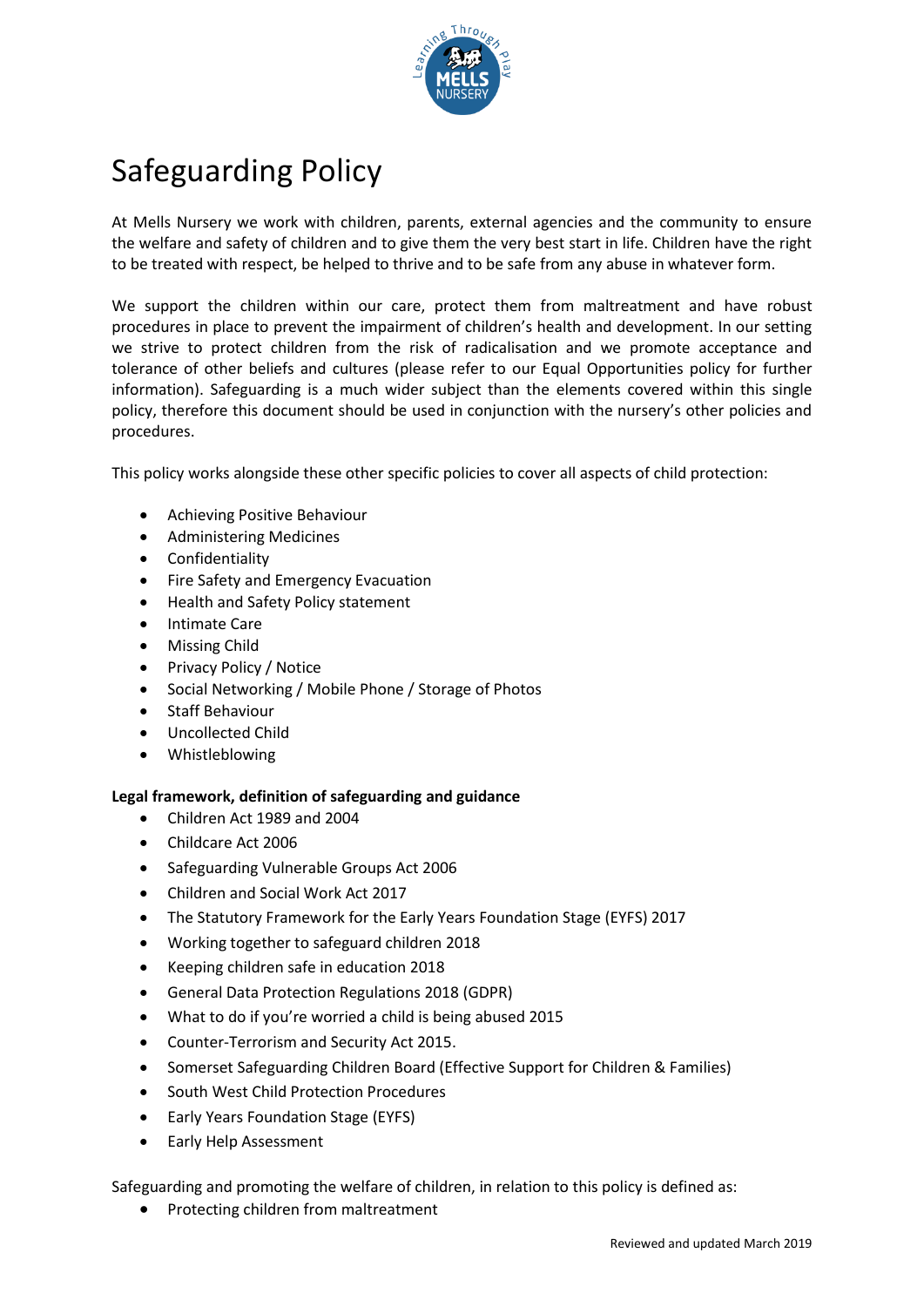- Preventing the impairment of children's health or development
- Ensuring that children are growing up in circumstances consistent with the provision of safe and effective care
- Taking action to enable all children to have the best outcomes.

*(Definition taken from the HM Government document 'Working together to safeguard children 2018).*

# **Policy intention**

To safeguard children and promote their welfare we will:

- Create an environment to encourage children to develop a positive self-image
- Provide positive role models and develop a safe culture where staff are confident to raise concerns about professional conduct
- Support staff to notice the softer signs of abuse and know what action to take
- Encourage children to develop a sense of independence and autonomy in a way that is appropriate to their age and stage of development
- Provide a safe and secure environment for all children
- Promote tolerance and acceptance of different beliefs, cultures and communities
- Help children to understand how they can influence and participate in decision-making and how to promote British values through play, discussion and role modelling
- Always listen to children
- Provide an environment where practitioners are confident to identify where children and families may need intervention and seek the help they need
- Share information with other agencies as appropriate.

The nursery is aware that abuse does occur in our society and we are vigilant in identifying signs of abuse and reporting concerns. Our practitioners have a duty to protect and promote the welfare of children. Due to the many hours of care we are providing, staff may often be the first people to identify that there may be a problem. They may well be the first people in whom children confide information that may suggest abuse or to spot changes in a child's behaviour which may indicate abuse.

Our prime responsibility is the welfare and well-being of each child in our care. As such we believe we have a duty to the children, parents and staff to act quickly and responsibly in any instance that may come to our attention. This includes sharing information with any relevant agencies such as local authority services for children's social care, health professionals or the police. All staff will work with other agencies in the best interest of the child, including as part of a multi-agency team, where needed.

The nursery aims to:

- Keep the child at the centre of all we do
- Ensure staff are trained right from induction to understand the child protection and safeguarding policy and procedures, are alert to identify possible signs of abuse (including the signs known as softer signs of abuse), understand what is meant by child protection and are aware of the different ways in which children can be harmed, including by other children through bullying or discriminatory behaviour
- Be aware of the increased vulnerability of children with Special Educational Needs and Disabilities (SEND) and other vulnerable or isolated families and children
- Ensure that all staff feel confident and supported to act in the best interest of the child, share information and seek the help that the child may need
- Ensure that all staff are familiar and updated regularly with child protection training and procedures and kept informed of changes to local/national procedures, including thorough annual safeguarding newsletters and updates
- Make any child protection referrals in a timely way, sharing relevant information as necessary in line with procedures set out by Somerset County Council.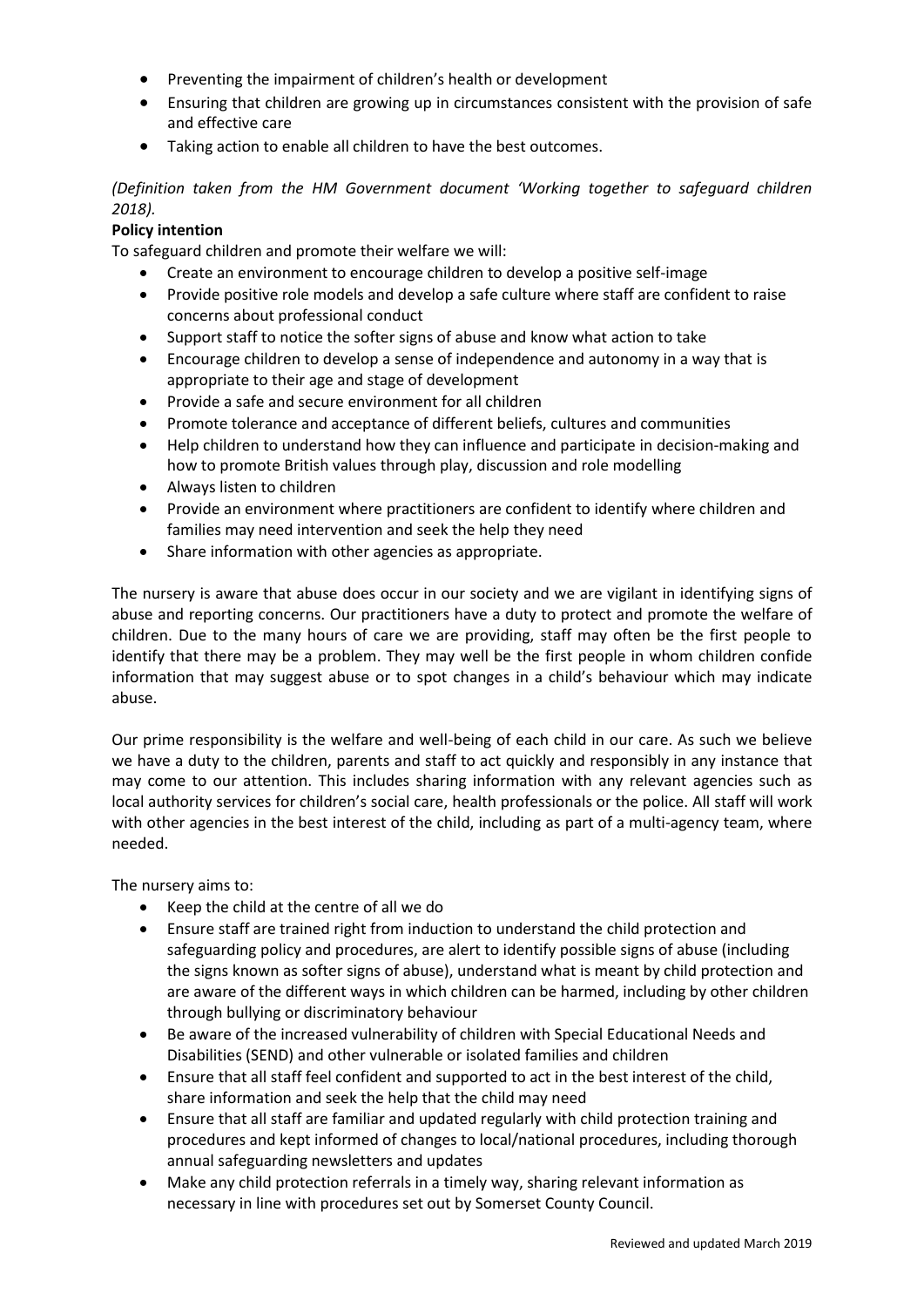- Ensure that information is shared only with those people who need to know in order to protect the child and act in their best interest
- Keep the setting safe online using appropriate filters, checks and safeguards, monitoring access at all times
- Ensure that children are never placed at risk while in the charge of nursery staff
- Identify changes in staff behaviour and act on these as per the Staff Disciplinary Policy
- Take any appropriate action relating to allegations of serious harm or abuse against any person working with children or living or working on the nursery premises including reporting such allegations to Ofsted and other relevant authorities
- Ensure parents are fully aware of child protection policies and procedures when they register with the nursery and are kept informed of all updates when they occur
- Regularly review and update this policy with staff and parents where appropriate and make sure it complies with any legal requirements and any guidance or procedures issued by Somerset County Council.

We will support children by offering reassurance, comfort and sensitive interactions. We will devise activities according to individual circumstances to enable children to develop confidence and selfesteem within their peer group and support them to learn how to keep themselves safe.

# **Contact telephone numbers**

Local authority children's social care team **0300 123 2224** Local authority Designated Officer (LADO) **0300 123 2224** Local Authority referral team **0300 123 2224** Ofsted **0300 123 1231** Non-emergency police **101**  Government helpline for extremism concerns **020 7340 7264**

# **Types of abuse and particular procedures followed**

Abuse and neglect are forms of maltreatment of a child. Somebody may abuse or neglect a child by harming them or by failing to act to prevent harm. Children may be abused within a family, institution or community setting by those known to them or a stranger. This could be an adult or adults, another child or children.

*What to do if you're worried a child is being abused (advice for practitioners) 2015.*

The signs and indicators listed below may not necessarily indicate that a child has been abused but will help us to recognise that something may be wrong, especially if a child shows a number of these symptoms or any of them to a marked degree.

# **Indicators of child abuse**

- Failure to thrive and meet developmental milestones
- Fearful or withdrawn tendencies
- Unexplained injuries to a child or conflicting reports from parents or staff
- Repeated injuries
- Unaddressed illnesses or injuries
- Significant changes to behaviour patterns.

Softer signs of abuse as defined by National Institute for Health and Care Excellence (NICE) include:

- Low self-esteem
- Wetting and soiling
- Recurrent nightmares
- Aggressive behaviour
- Withdrawing communication
- Habitual body rocking
- Indiscriminate contact or affection seeking
- Over-friendliness towards strangers
- Excessive clinginess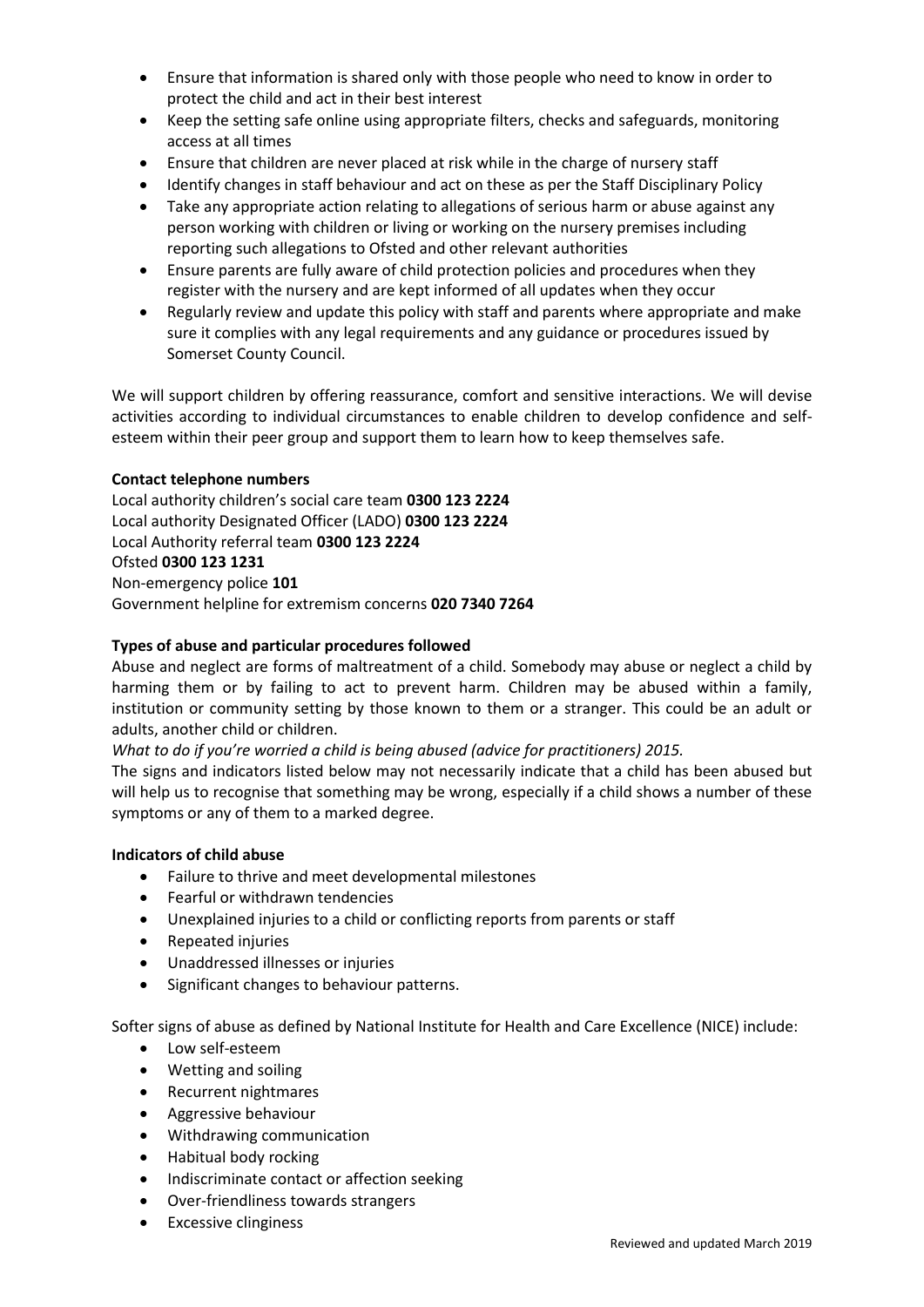• Persistently seeking attention.

#### **Peer on peer abuse**

We are aware that peer on peer abuse does take place, so we include children in our policies when we talk about potential abusers. This may take the form of bullying, physically hurting another child, emotional abuse, or sexual abuse. We will report this in the same way as we do for adults abusing children and will take advice from the appropriate bodies on this area.

#### **Physical abuse**

Action needs to be taken if staff have reason to believe that there has been a physical injury to a child, including deliberate poisoning, where there is definite knowledge or reasonable suspicion that the injury was inflicted or knowingly not prevented. These symptoms may include bruising or injuries in an area that is not usual for a child, e.g. fleshy parts of the arms and legs, back, wrists, ankles and face.

Many children will have cuts and grazes from normal childhood injuries. These should also be logged and discussed with the nursery manager or room leader.

Children and babies may be abused physically through shaking or throwing. Other injuries may include burns or scalds. These are not usual childhood injuries and should always be logged and discussed with the designated safeguarding lead (DSL) and/or Nursery Manager.

# **Female genital mutilation**

This type of physical abuse is practised as a cultural ritual by certain ethnic groups and there is now more awareness of its prevalence in some communities in England including its effect on the child and any other siblings involved. This procedure may be carried out shortly after birth and during childhood as well as adolescence, just before marriage or during a woman's first pregnancy and varies widely according to the community. Symptoms may include bleeding, painful areas, acute urinary retention, urinary infection, wound infection, septicaemia, incontinence, vaginal and pelvic infections with depression and post-traumatic stress disorder as well as physiological concerns. If you have concerns about a child relating to this area, you should contact children's social care team in the same way as other types of physical abuse. There is a mandatory duty to report to police any case where an act of female genital mutilation appears to have been carried out on a girl under the age of 18, we will ensure this is followed in our setting.

# **Breast Ironing**

Breast ironing also known as "breast flattening" is the process where young girls' breasts are ironed, massaged and/or pounded down through the use of hard or heated objects in order for the breasts to disappear or delay the development of the breasts entirely. It is believed that by carrying out this act, young girls will be protected from harassment, rape, abduction and early forced marriage. Although this is unlikely to happen to children in the nursery due to their age, we will ensure any signs of this in young adults or older children are followed up using the usual safeguarding referral process.

#### **Fabricated illness**

This is also a type of physical abuse. This is where a child is presented with an illness that is fabricated by the adult carer. The carer may seek out unnecessary medical treatment or investigation. The signs may include a carer exaggerating a real illness or symptoms, complete fabrication of symptoms or inducing physical illness, e.g. through poisoning, starvation, inappropriate diet. This may also be presented through false allegations of abuse or encouraging the child to appear disabled or ill to obtain unnecessary treatment or specialist support.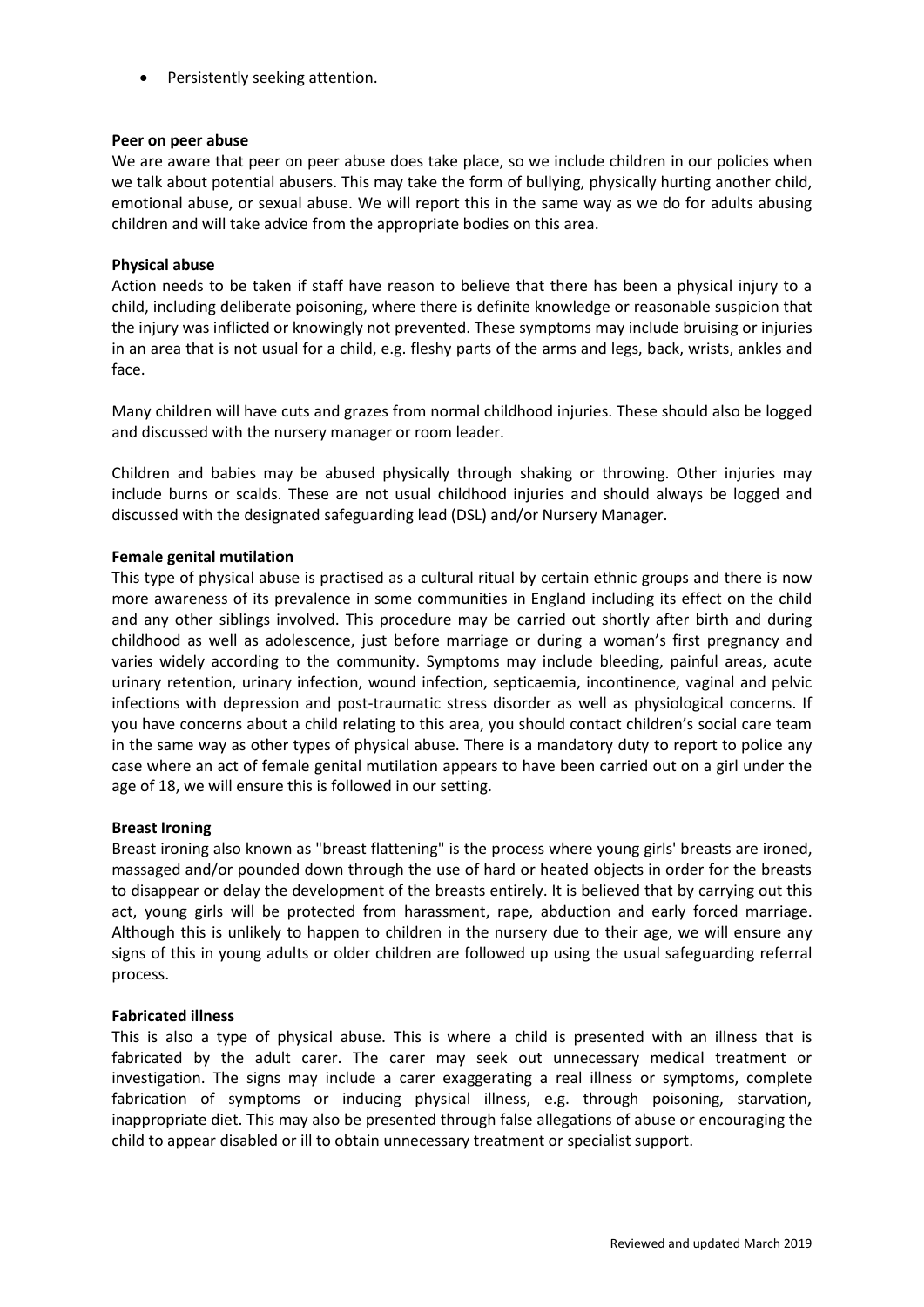# **Sexual abuse**

Action needs be taken if the staff member has witnessed an occasion(s) where a child indicated sexual activity through words, play, drawing, had an excessive preoccupation with sexual matters or had an inappropriate knowledge of adult sexual behaviour or language. This may include acting out sexual activity on dolls/toys or in the role play area with their peers, drawing pictures that are inappropriate for a child, talking about sexual activities or using sexual language or words. The child may become worried when their clothes are removed, e.g. for nappy changes.

The physical symptoms may include genital trauma, discharge and bruises between the legs or signs of a sexually transmitted disease (STD). Emotional symptoms could include a distinct change in a child's behaviour. They may be withdrawn or overly extroverted and outgoing. They may withdraw away from a particular adult and become distressed if they reach out for them, but they may also be particularly clingy to a potential abuser so all symptoms and signs should be looked at together and assessed as a whole.

If a child starts to talk openly to an adult about abuse they may be experiencing, the procedure below will be followed:

#### **Procedure:**

- The adult should reassure the child and listen without interrupting if the child wishes to talk
- The observed instances will be detailed in a confidential report
- The observed instances will be reported to the nursery manager or DSL
- The matter will be referred to the local authority children's social care team (see reporting procedures).

#### **Child sexual exploitation (CSE)**

Working Together to Safeguard Children defines CSE as "…a form of child sexual abuse. It occurs where an individual or group takes advantage of an imbalance of power to coerce, manipulate or deceive a child or young person under the age of 18 into sexual activity (a) in exchange for something the victim needs or wants, and/or (b) for the financial advantage or increased status of the perpetrator or facilitator. The victim may have been sexually exploited even if the sexual activity appears consensual. Child sexual exploitation does not always involve physical contact; it can also occur through the use of technology."

We will be aware of the possibility of CSE and the signs and symptoms this may manifest as. If we have concerns, we will follow the same procedures as for other concerns and we will record and refer as appropriate.

#### **Emotional abuse**

Action should be taken if the staff member has reason to believe that there is a severe, adverse effect on the behaviour and emotional development of a child, caused by persistent or severe ill treatment or rejection.

This may include extremes of discipline where a child is shouted at or put down on a consistent basis, lack of emotional attachment by a parent, or it may include parents or carers placing inappropriate age or developmental expectations upon them. Emotional abuse may also be imposed through the child witnessing domestic abuse and alcohol and drug misuse by adults caring for them.

The child is likely to show extremes of emotion with this type of abuse. This may include shying away from an adult who is abusing them, becoming withdrawn, aggressive or clingy in order to receive their love and attention. This type of abuse is harder to identify as the child is not likely to show any physical signs.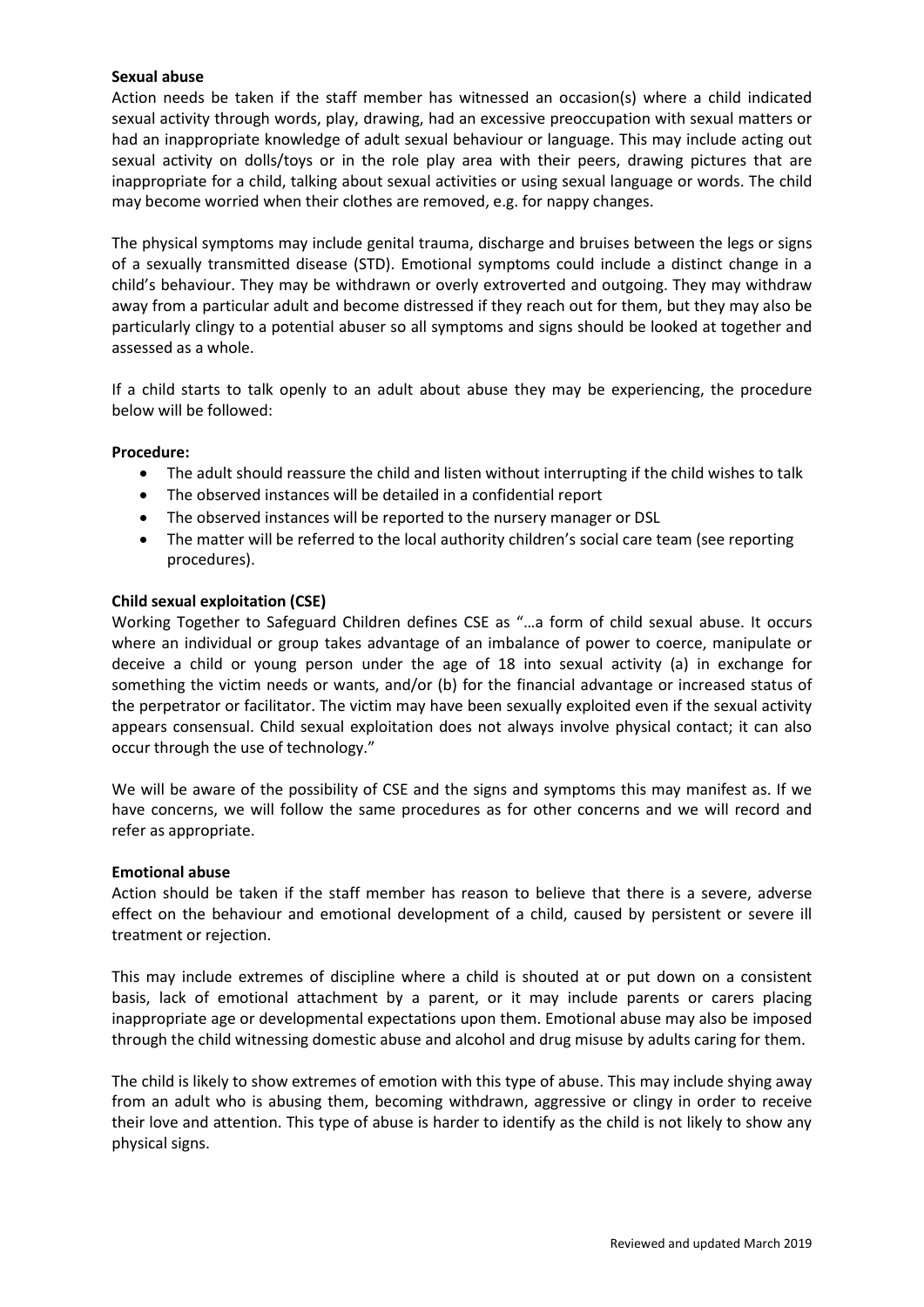# **Neglect**

Action should be taken if the staff member has reason to believe that there has been any type of neglect of a child (for example, by exposure to any kind of danger, including cold, starvation or failure to seek medical treatment, when required, on behalf of the child), which results in serious impairment of the child's health or development, including failure to thrive.

Signs may include a child persistently arriving at nursery unwashed or unkempt, wearing clothes that are too small (especially shoes that may restrict the child's growth or hurt them), arriving at nursery in the same nappy they went home in or a child having an illness or identified special educational need or disability that is not being addressed by the parent. A child may also be persistently hungry if a parent is withholding food or not providing enough for a child's needs.

Neglect may also be shown through emotional signs, e.g. a child may not be receiving the attention they need at home and may crave love and support at nursery. They may be clingy and emotional. In addition, neglect may occur through pregnancy as a result of maternal substance abuse.

# **Domestic Abuse / Honour Based Violence / Forced Marriages**

We look at these areas as a child protection concern. Please refer to the separate policy for further details on this.

# **Reporting Procedures**

All staff have a responsibility to report safeguarding concerns and suspicions of abuse. These concerns will be discussed with the designated safeguarding lead (DSL) as soon as possible.

- Staff will report their concerns to the DSL (in the absence of the DSL they will be reported to the Deputy DSL)
- Any signs of marks/injuries to a child or information a child has given will be recorded and stored securely
- If appropriate, the incident will be discussed with the parent/carer, such discussions will be recorded and the parent will have access to these records on request
- If there are queries/concerns regarding the injury/information given then the following procedures will take place:

The designated safeguarding lead will:

- Contact the local authority children's social care team to report concerns and seek advice (if it is believed a child is in immediate danger we will contact the police)
- Inform Ofsted
- Record the information and action taken relating to the concern raised
- Speak to the parents (unless advised not do so by LA children's social care team)
- The designated safeguarding lead will follow up with the Local Authority children's social care team if they have not contacted the setting within the timeframe set out in Working Together to Safeguarding Children (2018). We will never assume that action has been taken,

Keeping children safe is our highest priority and if, for whatever reason, staff do not feel able to report concerns to the DSL or deputy DSL they should call the Local Authority children's social care team or the NSPCC and report their concerns anonymously.

| These contact numbers are $-$ | Children & Young People's Team - 0300 123 2224 |
|-------------------------------|------------------------------------------------|
|                               | NSPCC-0808 800 5000                            |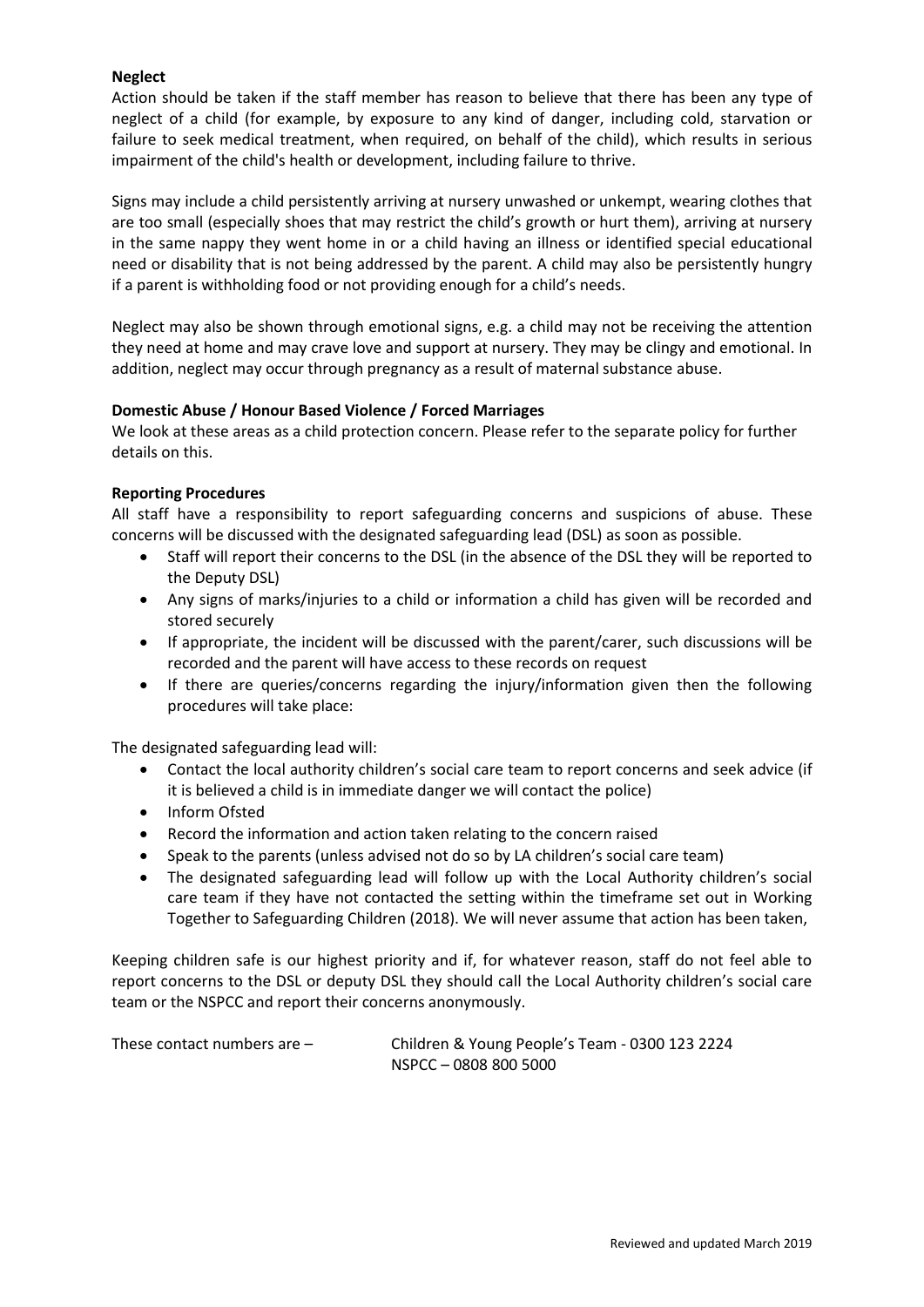# **Recording Suspicions of Abuse and Disclosures**

Staff should make an objective record of any observation or disclosure, supported by the nursery manager or designated safeguarding lead (DSL). This record should include:

- Child's name
- Child's address
- Age of the child and date of birth
- Date and time of the observation or the disclosure
- Exact words spoken by the child
- Exact position and type of any injuries or marks seen
- Exact observation of any incident including any concern was reported, with date and time; and the names of any other person present at the time
- Any discussion held with the parent(s) (where deemed appropriate).

These records should be signed by the person reporting this and the \*manager/\*DSL/\*supervisor, dated and kept in a separate confidential file.

If a child starts to talk to an adult about potential abuse it is important not to promise the child complete confidentiality. This promise cannot be kept. It is vital that the child is allowed to talk openly and disclosure is not forced or words put into the child's mouth. As soon as possible after the disclosure details must be logged accurately.

It may be thought necessary that through discussion with all concerned the matter needs to be raised with the local authority children's social care team and Ofsted. Staff involved may be asked to supply details of any information/concerns they have with regard to a child. The nursery expects all members of staff to co-operate with the local authority children's social care, police, and Ofsted in any way necessary to ensure the safety of the children.

Staff must not make any comments either publicly or in private about the supposed or actual behaviour of a parent or member of staff.

# **Informing parents**

Parents are normally the first point of contact. If a suspicion of abuse is recorded, parents are informed at the same time as the report is made, except where the guidance of the local authority children's social care team/police does not allow this. This will usually be the case where the parent or family member is the likely abuser or where a child may be endangered by this disclosure. In these cases, the investigating officers will inform parents.

# **Confidentiality**

All suspicions, enquiries and external investigations are kept confidential and shared only with those who need to know. Any information is shared in line with guidance from the local authority.

# **Support to families**

The nursery takes every step in its power to build up trusting and supportive relations among families, staff, students and volunteers within the nursery.

The nursery continues to welcome the child and the family whilst enquiries are being made in relation to abuse in the home situation. Parents and families will be treated with respect in a nonjudgmental manner whilst any external investigations are carried out in the best interest of the child.

Confidential records kept on a child are shared with the child's parents or those who have parental responsibility for the child, only if appropriate in line with guidance of the local authority with the proviso that the care and safety of the child is paramount. We will do all in our power to support and work with the child's family.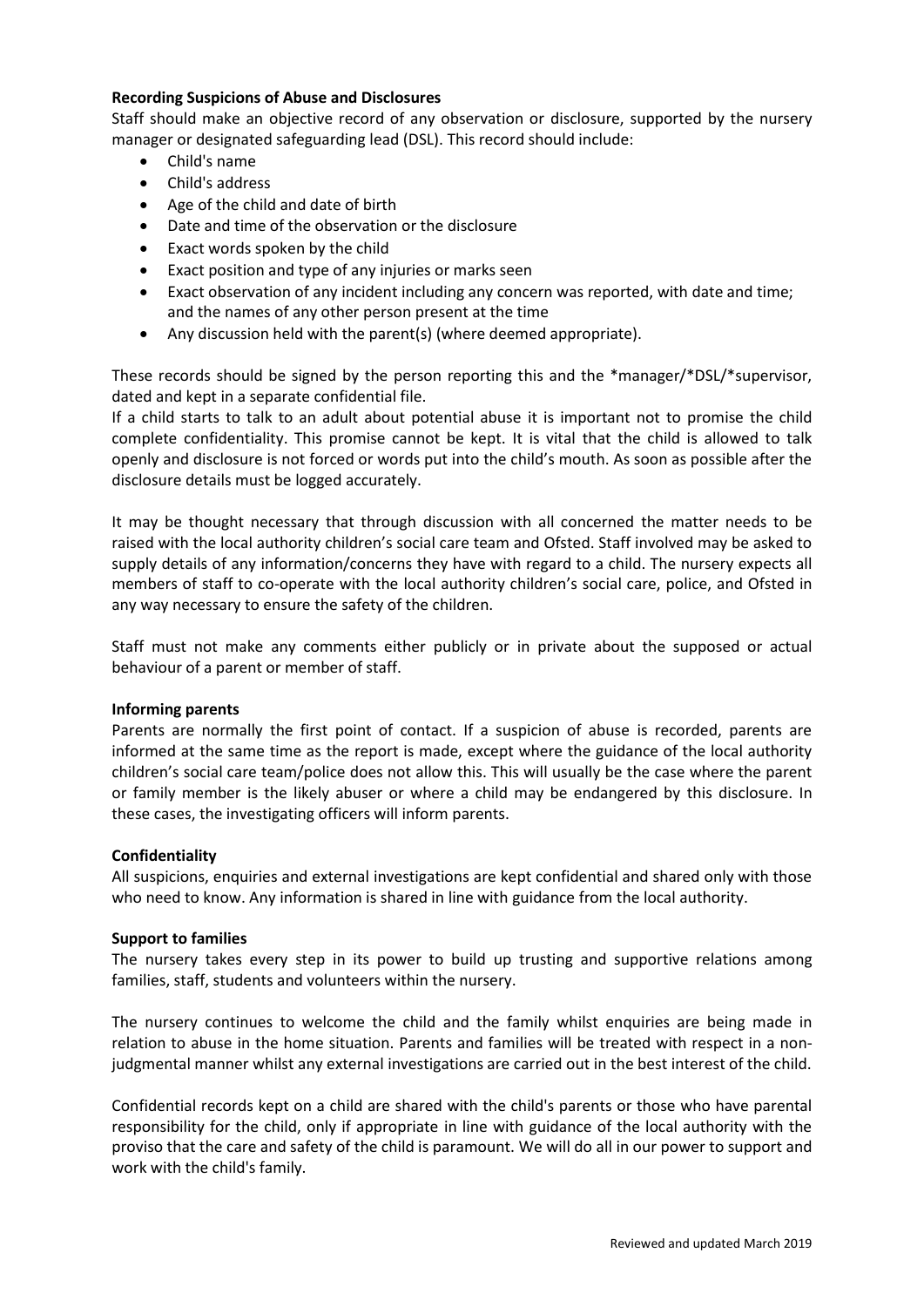# **Allegations against adults working or volunteering with children**

If an allegation is made against a member of staff, student or volunteer or any other person who lives or works on the nursery premises regardless of whether the allegation relates to the nursery premises or elsewhere, we will follow the procedure below.

The allegation should be reported to the senior manager on duty. If this person is the subject of the allegation then this should be reported to the \*owner/\*registered person/\*DSL/\*deputy manager instead.

The Local Authority Designated Officer (LADO) and Ofsted will then be informed immediately in order for this to be investigated by the appropriate bodies promptly:

- The LADO will be informed immediately for advice and guidance
- If as an individual you feel this will not be taken seriously or are worried about the allegation getting back to the person in question then it is your duty to inform the LADO yourself directly
- A full investigation will be carried out by the appropriate professionals (LADO, Ofsted) to determine how this will be handled
- The nursery will follow all instructions from the LADO and Ofsted and ask all staff members to do the same and co-operate where required
- Support will be provided to all those involved in an allegation throughout the external investigation in line with LADO support and advice
- The nursery reserves the right to suspend any member of staff during an investigation
- All enquiries/external investigations/interviews will be documented and kept in a locked file for access by the relevant authorities
- Unfounded allegations will result in all rights being reinstated
- Founded allegations will be passed on to the relevant organisations including the local authority children's social care team and where an offence is believed to have been committed, the police, and will result in the termination of employment. Ofsted will be notified immediately of this decision. The nursery will also notify the Disclosure and Barring Service (DBS) to ensure their records are updated
- All records will be kept until the person reaches normal retirement age or for 21 years and 3 months years if that is longer. This will ensure accurate information is available for references and future DBS checks and avoids any unnecessary reinvestigation
- The nursery retains the right to dismiss any member of staff in connection with founded allegations following an inquiry
- Counselling will be available for any member of the nursery who is affected by an allegation, their colleagues in the nursery and the parents.

# **Monitoring children's attendance**

As part of our requirements under the statutory framework and guidance documents we are required to monitor children's attendance patterns to ensure they are consistent and no cause for concern.

Parents should please inform the nursery prior to their children taking holidays or days off, and all sickness should be called into the nursery on the day so the nursery management are able to account for a child's absence.

If a child has not arrived at nursery within one hour of their normal start time the parents will be called to ensure the child is safe and healthy. If the parents are not contactable then the further emergency contacts will be used to ensure all parties are safe.

Where a child is part of a child protection plan, or during a referral process, any absences will immediately be reported to the local authority children's social care team to ensure the child remains safeguarded.

This should not stop parents taking precious time with their children but enables children's attendance to be logged so we know the child is safe.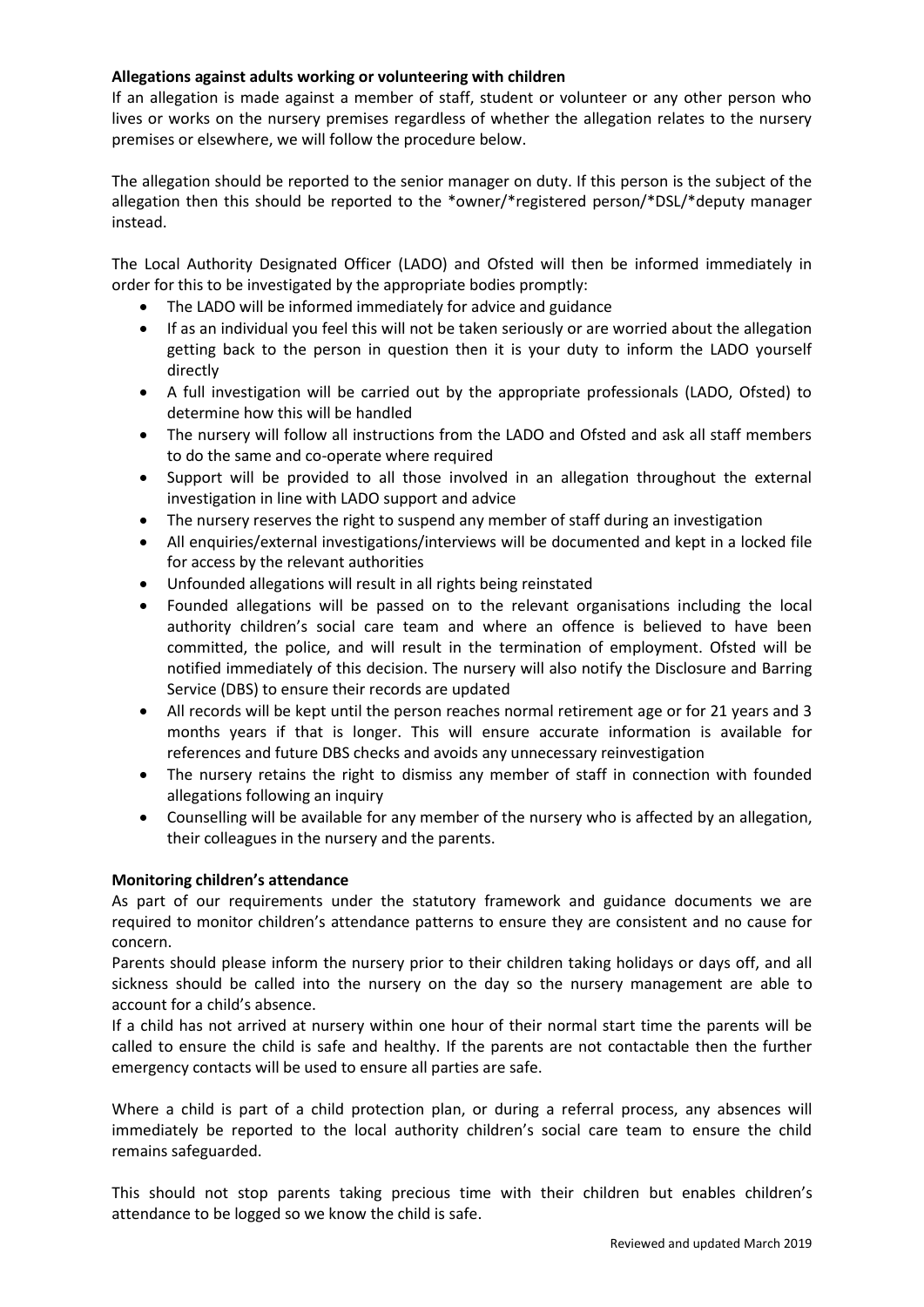# **Looked after children**

As part of our safeguarding practice we will ensure our staff are aware of how to keep looked after children safe. In order to do this, we ask that we are informed of:

- The legal status of the child (e.g. whether the child is being looked after under voluntary arrangements with consent of parents or on an interim or full care order)
- Contact arrangements for the biological parents (or those with parental responsibility)
- The child's care arrangements and the levels of authority delegated to the carer by the authority looking after him/her
- The details of the child's social worker and any other support agencies involved
- Any child protection plan or care plan in place for the child in question.

Please refer to the Looked After Children policy for further details.

# **Staffing and volunteering**

Our policy is to provide a secure and safe environment for all children. We only allow an adult who is employed by the nursery to care for children and who has an enhanced clearance from the Disclosure and Barring Service (DBS) to be left alone with children.

All staff will attend child protection training and receive initial basic child protection training during their induction period. This will include the procedures for spotting signs and behaviours of abuse and abusers/potential abusers, recording and reporting concerns and creating a safe and secure environment for the children in the nursery. During induction staff will be given contact details for the LADO (local authority designated officer), the local authority children's social care team and Ofsted to enable them to report any safeguarding concerns, independently, if they feel it necessary to do so.

We have named persons within the nursery who take lead responsibility for safeguarding and coordinate child protection and welfare issues, known as the Designated Safeguarding Leads (DSL), there is always at least one designated person on duty during all opening hours of the setting. These designated persons will receive comprehensive training at least every two years and update their knowledge on an ongoing basis, but at least once a year.

The nursery DSL's liaise with the local authority children's social care team, undertakes specific training, including a child protection training course, and receives regular updates to developments within this field. They in turn support the ongoing development and knowledge update of all staff on the team.

Although, under the EYFS, we are only required to have one designated lead for safeguarding, for best practice and to ensure cover at all times, we have two designated leads in place on site, the Committee Chairperson and the Safeguarding Lead and Deputy at the School next door. This enables safeguarding to stay high on our priorities at all times for all families in our community. There will always be at least one designated lead on duty at all times our provision is open. This will ensure that prompt action can be taken if concerns are raised.

The Designated Safeguarding Leads (DSL) at the nursery are: **Katherine Kapadia – Nursery Manager and Liz Young – Deputy Manager and Vicki Pike (Committee Chairperson).**

- We provide adequate and appropriate staffing resources to meet the needs of all children
- Applicants for posts within the nursery are clearly informed that the positions are exempt from the Rehabilitation of Offenders Act 1974. Candidates are informed of the need to carry out checks before posts can be confirmed. Where applications are rejected because of information that has been disclosed, applicants have the right to know and to challenge incorrect information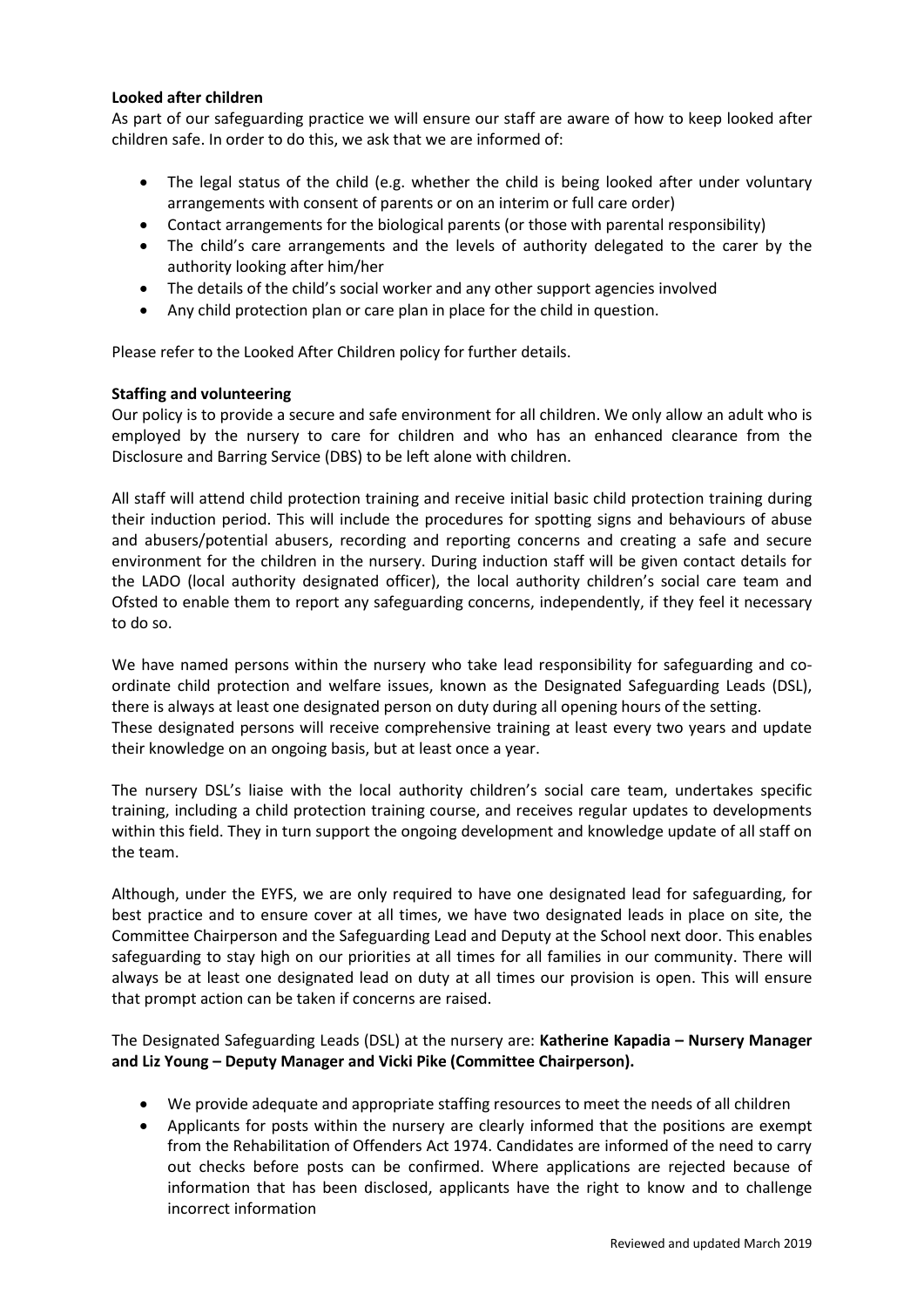- We give staff members, volunteers and students regular opportunities to declare changes that may affect their suitability to care for the children. This includes information about their health, medication or about changes in their home life such as child protection plans for their own children
- We request DBS checks at the start of employment and we use the DBS update service where applicable to re-check staff's criminal history and suitability to work with children
- We abide by the requirements of the EYFS and any Ofsted guidance in respect to obtaining references and suitability checks for staff, students and volunteers, to ensure that all staff, students and volunteers working in the setting are suitable to do so
- We ensure we receive at least two written references before a new member of staff commences employment with us
- All students will have enhanced DBS checks conducted on them before their placement starts – this could have been completed by the College
- Volunteers, including students, do not work unsupervised
- We abide by the requirements of the Safeguarding Vulnerable Groups Act 2006 and the Childcare Act 2006 in respect of any person who is disqualified from providing childcare, is dismissed from our employment, or resigns in circumstances that would otherwise have led to dismissal for reasons of child protection concern
- We have procedures for recording the details of visitors to the nursery and take security steps to ensure that we have control over who comes into the nursery so that no unauthorised person has unsupervised access to the children
- All visitors/contractors will be supervised whilst on the premises, especially when in the areas the children use
- As a staff team we will be fully aware of how to safeguard the whole nursery environment and be aware of potential dangers on the nursery boundaries such as drones or strangers lingering. We will ensure the children remain safe at all times
- The Staff Handbook sits alongside this policy to give information to support the individual staff member and ensure the safety and care of the children is not compromised
- All staff have access to and comply with the whistleblowing policy which will enable them to share any concerns that may arise about their colleagues in an appropriate manner
- Signs of inappropriate staff behaviour may include inappropriate sexual comments; excessive one-to-one attention beyond the requirements of their usual role and responsibilities; or inappropriate sharing of images. This is not an exhaustive list, any changes in behaviour must be reported and acted upon immediately
- All staff will receive regular supervision meetings where opportunities will be made available to discuss any issues relating to individual children, child protection training and any needs for further support
- We use peer on peer and manager observations in the setting to ensure that the care we provide for children is at the highest level and any areas for staff development are quickly highlighted. Peer observations allow us to share constructive feedback, develop practice and build trust so that staff are able to share any concerns they may have. Any concerns are raised with the designated lead and dealt with in an appropriate and timely manner
- The deployment of staff within the nursery allows for constant supervision and support. Where children need to spend time away from the rest of the group, the door will be left ajar or other safeguards will be put into action to ensure the safety of the child and the adult.

We also operate a Social Networking / Mobile Phone / Storage of Photos policy which states how we will keep children safe from these devices whilst at nursery.

# **Extremism – the Prevent Duty**

Under the Counter-Terrorism and Security Act 2015 we have a duty to refer any concerns of extremism to the police (In Prevent priority areas the local authority will have a Prevent lead who can also provide support).